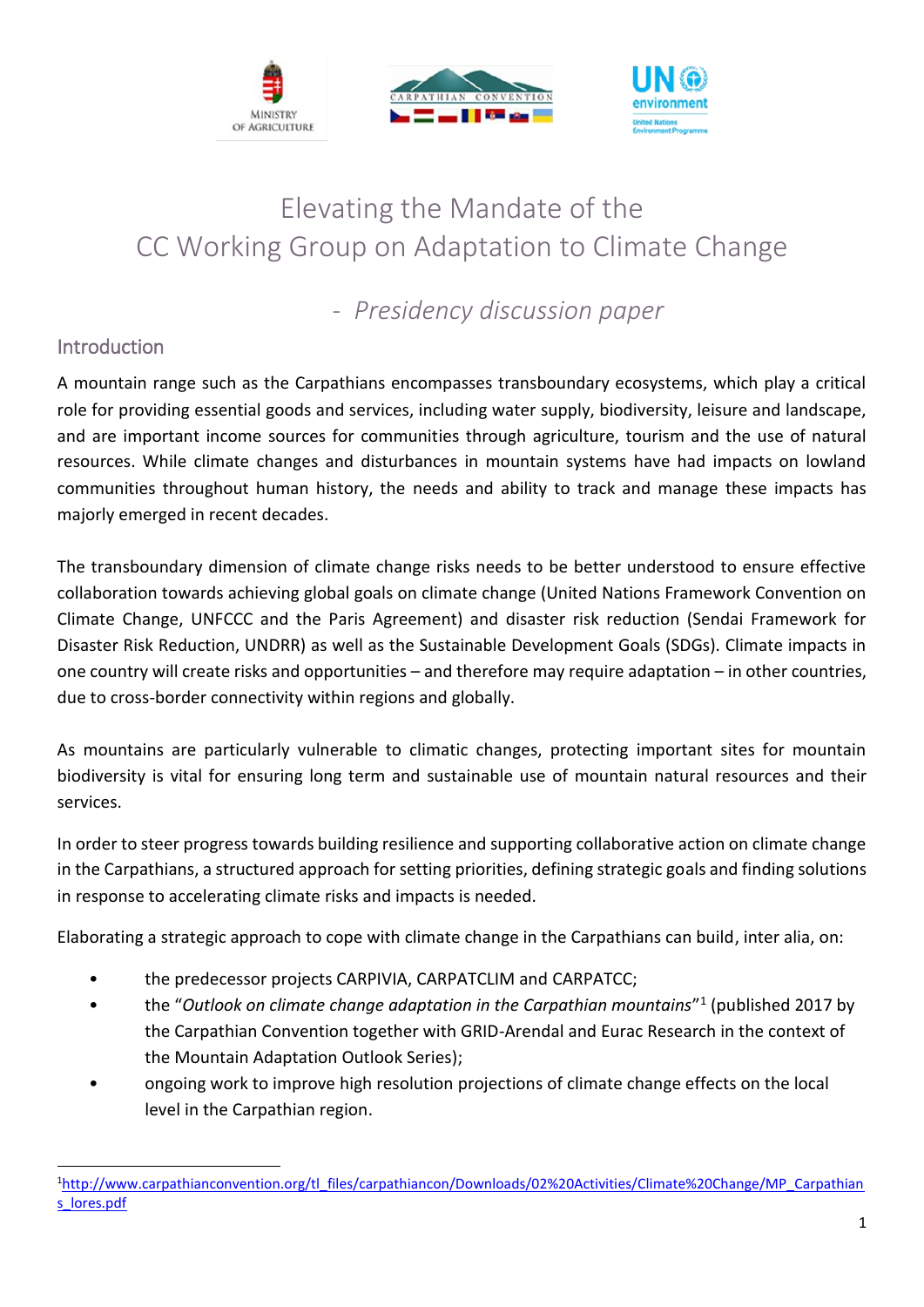





Regarding the European policy framework, political guidelines for the next European Commission 2019-2024 have been presented which put forward "*A European Green Deal*" as one of six headline ambitions for Europe in the coming years and well beyond. The "Green Deal" strives for Europe to becoming the first climate-neutral continent by 2050 with several ambitious pathways. These include, inter alia:

- supporting the people and regions most affected through a new Just Transition Fund,
- proposing a European Climate Pact bringing together regions, local communities, civil society, industry and schools to design and commit to a set of pledges for behavioural change as a key part of the just transition for all,
- putting forward a comprehensive plan to increase the European Union's emission reduction target for 2030 towards 55% in a responsible way,
- preserving Europe's natural environment through setting new standards for production, consumption and trade.

In the process of implementing the Paris Agreement under the UNFCCC, the year 2020 will mark a key milestone as Parties to the UN Framework Convention on Climate Change are requested to put forward enhanced nationally determined contributions (NDCs) with the expectation that the NDC enhancement process delivers greater mitigation to keep the Paris Agreement goals within reach. The NDC enhancement also provides an important opportunity to increase the profile of adaptation and strengthen the understanding of needs and actions in response to climatic changes. Further, the enhanced NDCs shall also provide input for the Global Stocktake (as established under Article 14 of the Paris Agreement) on collaborative action for climate action beyond borders.

## **Background**

In May 2011 the European Commission – DG Environment, requested the Carpathian Convention Secretariat during Third Conference of the Parties to the Carpathian Convention (COP3) to consult with the Parties and Observers a possible proposal for the **establishment of a Working Group (WG) on Adaptation to Climate Change** under the Carpathian Convention supported by the project CARPIVIA (Carpathian integrated assessment of vulnerability to climate change and ecosystem-based adaptation measures, www.carpivia.eu) that is funded by the European Commission under the above mentioned preparatory action.

In October 2011 Parties and Observes were asked for nominations for the Working Group and interviews have been subsequently conducted with the nominees to assess their expectations and opinions. At the first meeting of the WG on Adaptation to Climate Change, which took place in February 2012 in Brussels, Terms of References (ToR) have been agreed which defined the field of activities as follows:

• The WG will collect information on vulnerability to climate change impacts in the Carpathian Region, will analyse the available information and identify gaps requiring further research;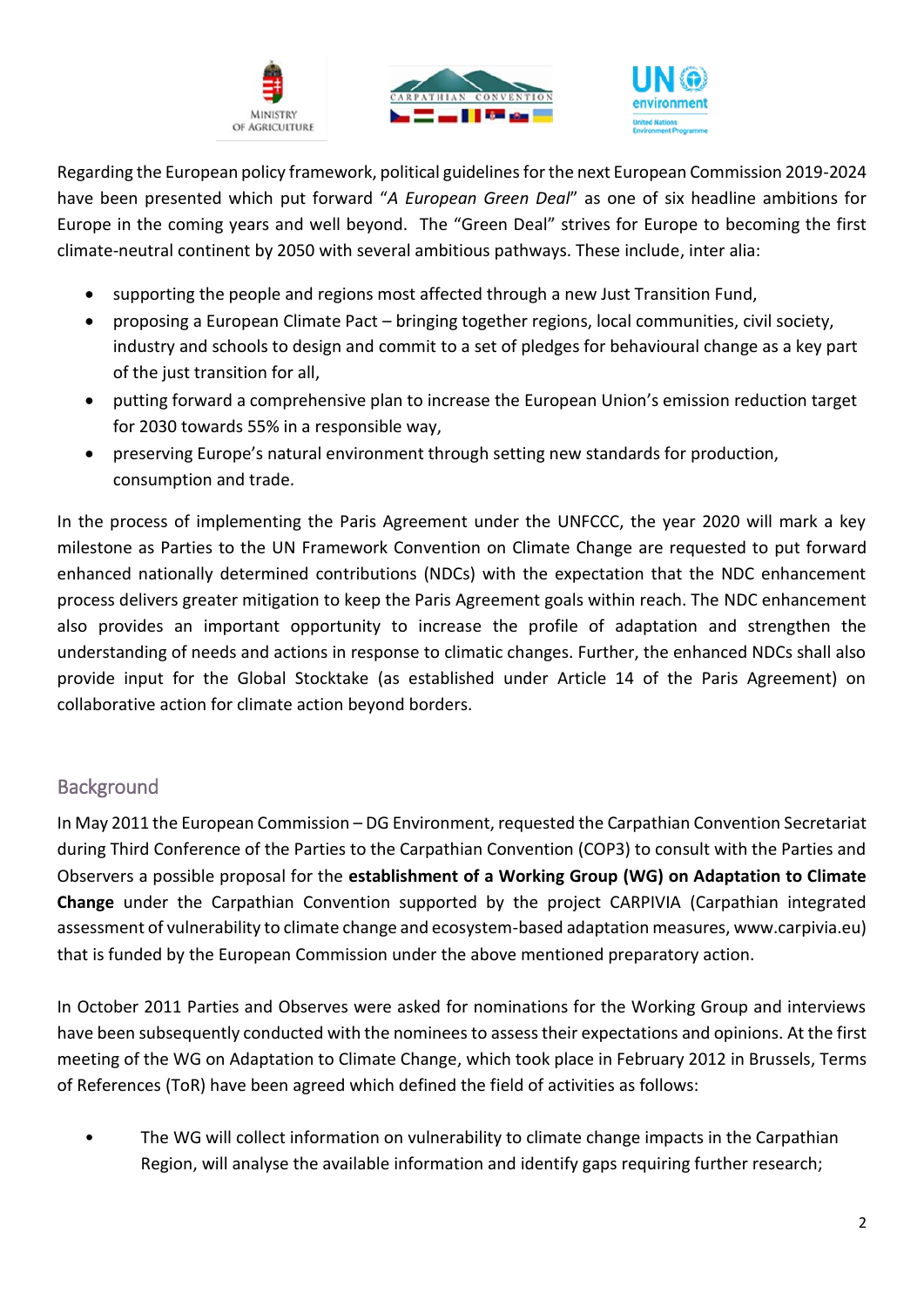





- The WG will elaborate a proposal on how the results of CARPIVIA project can benefit national and regional authorities of the Carpathian Region;
- The WG shall in particular provide guidance and actions with regard to the contribution to the EU Information System on Climate Change Vulnerability and Adaptation;
- The WG will provide guidance and recommendations for the development of policy proposals in line with the Commission White Paper on Adapting to Climate Change and the objectives of the Carpathian Convention;
- The WG can provide guidance and recommendations for the development of follow-up projects in the area of vulnerability to climate change and ecosystem-based adaptation measures;
- The WG shall explore ways of cooperation with other relevant institutions such as the IPCC (Intergovernmental Panel on Climate Change) and ICPDR (International Commission for the Protection of the Danube River).

The WG on Adaptation to Climate Change met six times in total since its establishment, however the Mandate and ToR have not been reviewed, updated or further elaborated to reflect developments in the policy and science arenas.

Apart from the adoption of *the 2013 EU strategy on adaptation to climate change<sup>2</sup>* (with an evaluation of its implementation by 2018), the *2015 Paris Agreement* under the UNFCCC, the *2015 Sendai Framework for Disaster Risk Reduction<sup>3</sup>* and the *2015 Sustainable Development Goals<sup>4</sup>* , the Conference of Parties to the Carpathian Convention, at its Fifth meeting (COP5 - Lillafüred, Hungary, 10-12 October 2017) adopted an amendment to the Carpathian Convention, the **new Article 12bis on Climate Change** in order to emphasize the importance of the climate change issues in the Region. Parties are currently undergoing the ratification process of this amendment.

Article 12bis on Climate Change addresses both climate change mitigation and adaptation. For adaptation, it highlights in lit.b that Parties to the Convention shall, inter alia, promote transnational cooperation and , and foster local adaptation planning processes and the implementation of actions, especially in the most vulnerable areas and sectors. Article 12bis also addresses disaster risk reduction by particularly promoting to take integrated measures for risk reduction, especially of extreme weather events.

Considering the above-mentioned policy developments over the last years and the increasing urgency for adaptation solutions to cope with the most pressing issues of climate change, it is suggested to reinforce the WG on Adaptation to Climate Change with a stronger mandate especially for defining implementation needs and pathways for Article 12bis of the Carpathian Convention.

 $\overline{a}$ 

<sup>&</sup>lt;sup>2</sup> [https://ec.europa.eu/clima/policies/adaptation/what\\_en](https://ec.europa.eu/clima/policies/adaptation/what_en)

<sup>3</sup> <https://www.preventionweb.net/sendai-framework/sendai-framework-for-drr>

<sup>4</sup> <https://sustainabledevelopment.un.org/?menu=1300>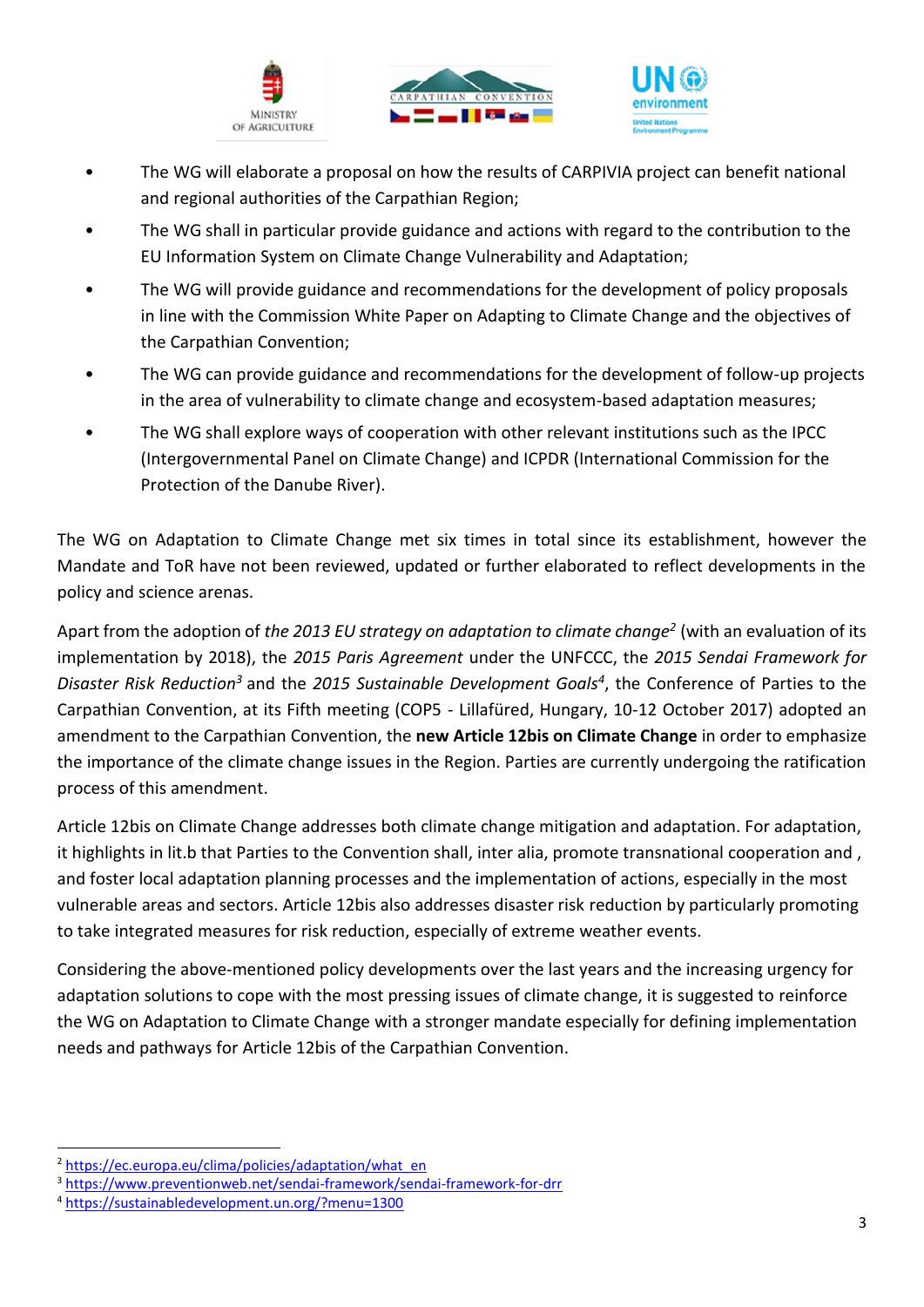





At the recent 6th Meeting of the Working Group (9 October 2019 in Budapest, Hungary) a proposal has been put forward by the Secretariat on establishing a Carpathian Observation and Early Warning Platform for Climate Change. The main discussion outcomes can be summarised as follows:

- The title "Carpathian Observation and Early Warning Platform" was questioned to be misleading regarding the proposed objectives, which rather focus on networking and exchange than setting up a physical network of observatories in the Carpathians<sup>5</sup>;
- The networking component could be covered by the Carpathian Convention Working Group on Climate Change (potentially in the direction similar to the set-up of the Alpine Climate Board);
- A clear agenda for collaboration and activities would be needed to develop by the Working Group linked to setting priorities for the implementation of Article12bis;
- Proper mechanisms for exchange and collaboration with other relevant Working Groups of the Convention as well as with the Science for the Carpathians Initiative (S4C) should be established;
- Financing a broader platform/network remains a challenge; however, funding mechanisms shall be further explored has been discussed.

Concluding the discussion, the Secretariat asked the Chair of the Working Group, Mr. Sandor Szalai, to prepare a short note for the Tenth Meeting of the Carpathian Convention Implementation Committee (11- 13 December, 2019) on a structured step-by-step approach for strengthening networking and collaboration on climate change in the Carpathians, including proposals for the structure, timeline, role and concrete tasks of the Working Group, in particular with regard to the implementation of Article12bis.

## Strategic objectives

Revising and strengthening the Mandate of the WG on Adaptation to Climate Change should be geared towards the implementation of the dedicated Article on climate change in order to achieve **the following objectives:**

- Exploring common priority actions to strengthen regional cooperation on climate change in the Carpathians, and beyond;
- In response to the EU and international commitments (Paris Agreement) and obligations, raising attention to climate change in mountain areas at Carpathian level
- Identifying possible areas of synergy between national and sub-national approaches delivering successful outcomes coping with climatic changes;
- Support the integration of climate actions into relevant sectors of the Carpathian Convention, such as, biodiversity, forestry, tourism, agriculture;

 $\overline{a}$ 5 In the currently available draft the title has been changed to the *Carpathian Network Platform*

http://www.carpathianconvention.org/tl\_files/carpathiancon/Downloads/03%20Meetings%20and%20Events/Implementation %20Committee/CCIC\_Budapest2019/Documents%20related/Doc.%2020\_DISCUSSION\_PAPER\_Carpathian%20Network%20Platf orm\_CC\_DRAFT.pdf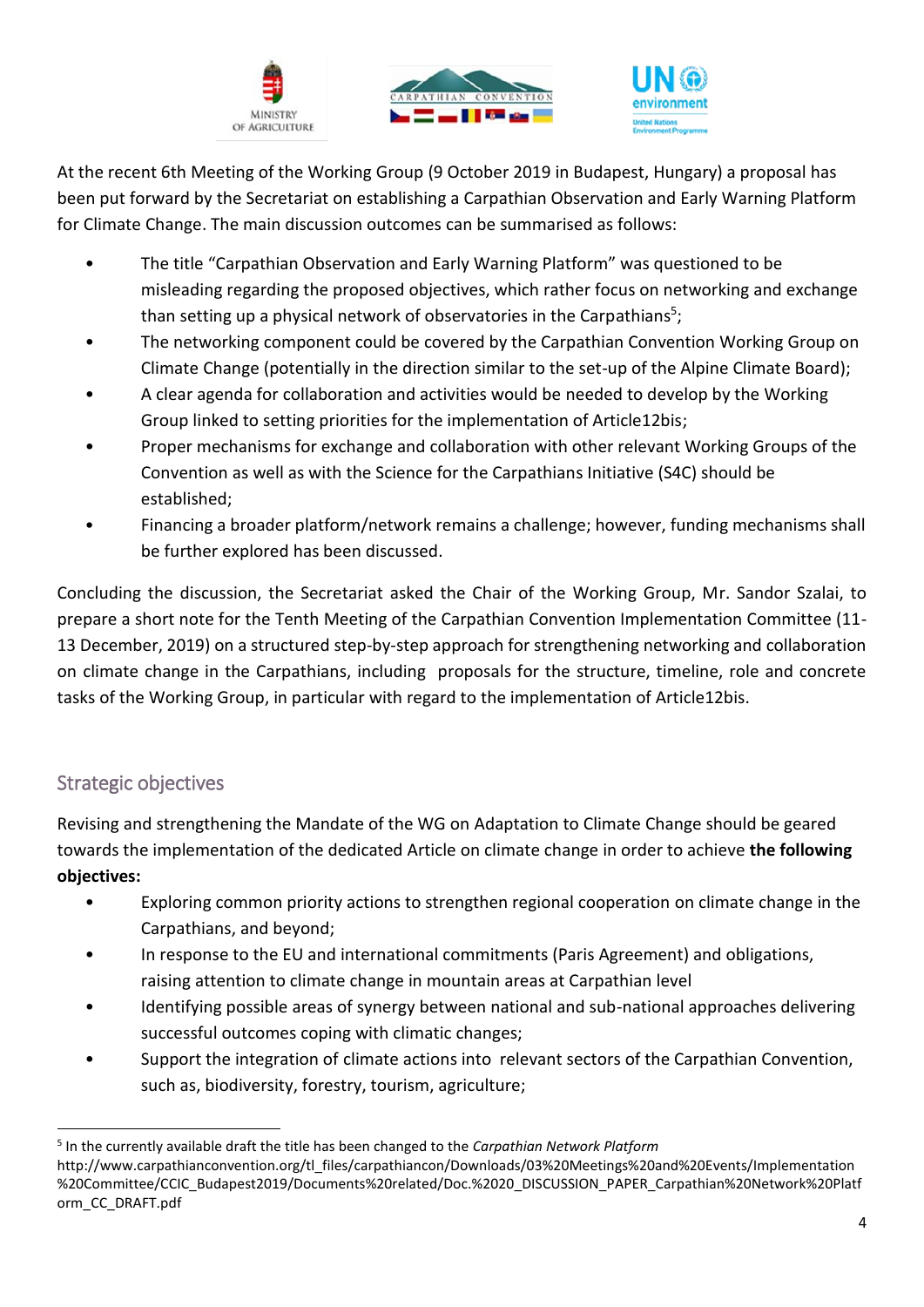





- Exploring further the policy, science and practice aspects that can help promote science-policy practice interface and innovative approaches;
- Joining forces on funding opportunities and drawing the attention of donors towards the benefits of greater regional cooperation;
- Promoting climate research on both qualitative and quantitative levels and foster the application of its results;
- Establishing the instrumental and organisational tools of fostering experience sharing and scientific exchange regarding climate change in the Carpathians.
- promote adaptation measures and actions

The WG on Adaptation to Climate Change shall form the main body for developing a concrete Action Plan towards accomplishing the above objectives in the next implementation period starting in September 2020.

Proposed considerations for reinforcing the Mandate of the WG on Adaptation to Climate Change

For elaborating and establishing a stronger Mandate, the WG shall first revise its Terms of Reference with a particular focus on the role for the implementation of Article 12bis of the Carpathian Convention.

The following points shall be considered:

- Establish close **cooperation and exchange with the other thematic Working Groups of the Carpathian Convention** (e.g. Meeting of the Chairs of the WGs once per year) bearing in mind that climate change considerations need to be mainstreamed in all the Carpathian Convention´s topics and activities
- elaborate of concrete proposals for actions in accordance with European and international objectives.
- In cooperation with relevant WGs discuss and agree on a **timeframe for proposing and implementing activities**
- **Consider collaboration with other regions, especially mountain regions,** for knowledge exchange and learning
- Develop approach(es) for **defining and promoting concrete climate actions**
- Elaborate a **structured workplan** along with the strategic objectives that **guides the agenda and work of the WG and possibly supporting bodies** (e.g. other thematic WGs; further relevant national institutions in each country working on climate change and disaster risk reduction; the Science for the Carpathians Initiative (S4C))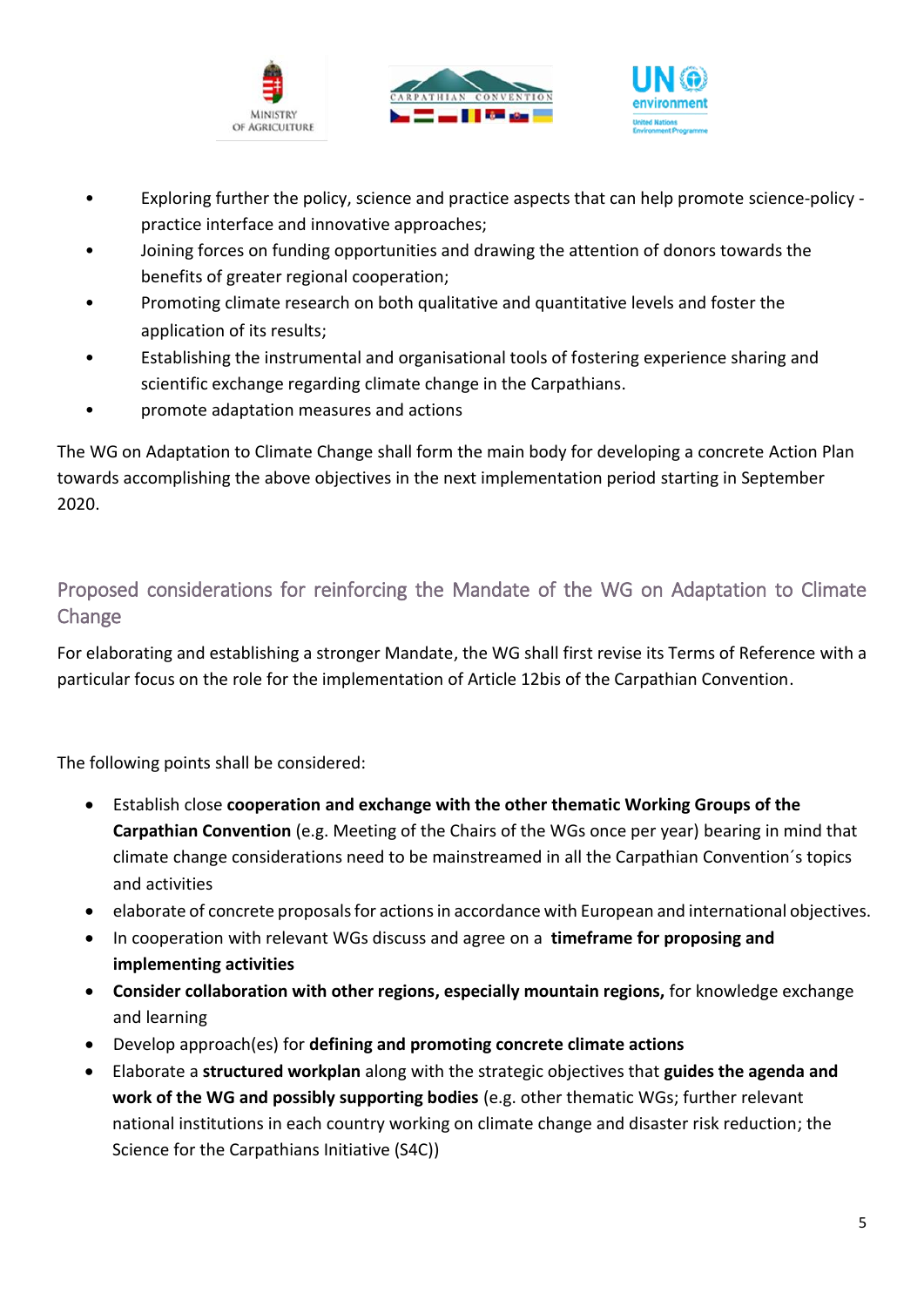





- Collaborate on **EU and international commitments** and obligations and develop ideas to **raise the attention to climate change in mountain areas at the global level**
- Identify **funding opportunities** for implementation of climate action in the Carpathians, support project development and cooperate on **resource mobilization** with relevant stakeholders and donors

The ToR shall be evaluated and revised by the WG and together with a concrete workplan put forward for approval at the next meeting of the Conference of the Parties, to be held in Poland in 2020.

#### Next steps

The following steps are proposed to be taken - upon approval of the CCIC - from December 2019 to the COP6 - Sixth Meeting of the Conference of the Parties in 2020:

#### **January - March 2020**: 7th Meeting of the WG on Adaptation to Climate Change

The agenda of the next meeting shall foresee to:

- Discuss and agree on the **strategic objectives and overall priorities;**
- **Clarify a reinforced Mandate of the WG** and discuss a **first draft for updated ToR;**
- Based on clarifying the Mandate and objectives, discuss the **composition of the WG;**
- Consider **appropriate mechanisms for exchanging and collaborating with other thematic Working Groups** of the Carpathian Convention;
- Reflect upon **approaches for collaboration with further stakeholders and other mountain and neighbouring areas;**
- Establish a **small operational group** (max. 5 participants) that volunteers to undertake further preparatory work towards concrete proposal for approval at the COP6 in Poland.

#### **March - May 2020**: Preparations undertaken by the small operational group (sub-group)

The operational group should be available to meet three times in the period from January to May 2020. The meetings could be organised by video-conferencing or Skype. The operational group shall be supported by the Secretariat and guided by the Chair of the WG. The Chair with support of the operational group will inform the participants of the WG about the progress of the preparatory work after each of the three meetings and consult them for feedback.

The preparatory work of the operational group shall:

• **finalise the draft ToR** considering the discussion outcomes of the 7th WG Meeting;